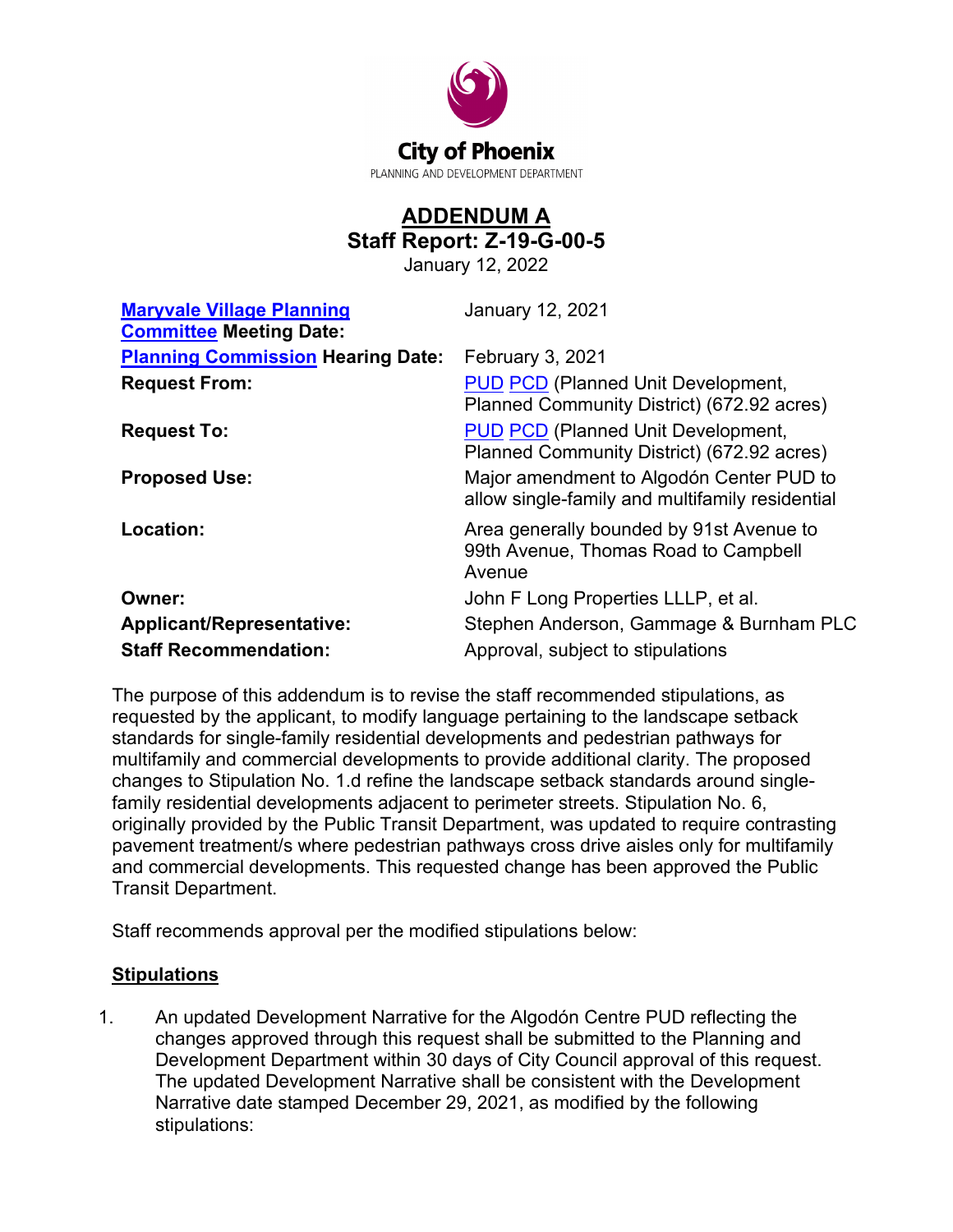a. Front cover: Revise the date information on the cover page to add the following:

City Council Adopted: [Add Adoption Date]

- b. Page 15, Table 3A, Streetscape Section, Item 1: Rename section to "Landscape Setback" and delete "measured from back of curb" from first sentence.
- c. Page 15, Table 3A, Low Density Residential Sidewalks Section: Update the first sentence to read "For any residential parcel where density is less than 20 dwelling units per gross acres, sidewalks shall be a minimum of five feet wide, and shall be separated from the curb per the requirements of the Street Classification Map with a minimum five foot wide landscape strip.
- d. Page 17, Table 3B, Streetscape Section, Item 1: Rename section to "Landscape Setback", delete "measured from back of curb" from first sentence AND ADD "PERIMETER" BEFORE "PUBLIC AND PRIVATE STREET FRONTAGES".
- e. Page 17, Table 3B, Streetscape Section, Item 2, Bullet Point 1: Add "and utility easements" after "utilities" in first sentence.
- f. Page 17, Table 3B, Streetscape Section, Item 2, Bullet Point 2: Add "and utility easements" after "utilities" in first sentence.
- g. Page 18, Table 3B, Perimeter Adjacent to Loop 101 Section, Item 2, Bullet Point 1: Add "and utility easements" after "utilities" in first sentence.
- h. Page 18, Table 3B, Perimeter Adjacent to Loop 101 Section, Item 2, Bullet Point 2: Add "and utility easements" after "utilities" in first sentence.
- 2. The developer shall dedicate right-of-way and ensure bus stop pad(s) at the following locations, with final siting to be approved by the Public Transit Department:
	- a. Northbound 99th Avenue north of the Earl Drive alignment.
	- b. Northbound 99th Avenue north of the Osborn Road alignment.
	- c. Northbound 99th Avenue north of the Clarendon Avenue alignment.
	- d. Northbound 99th Avenue north of the Glenrosa Avenue alignment.
	- e. Southbound 91st Avenue south of Osborn Road alignment.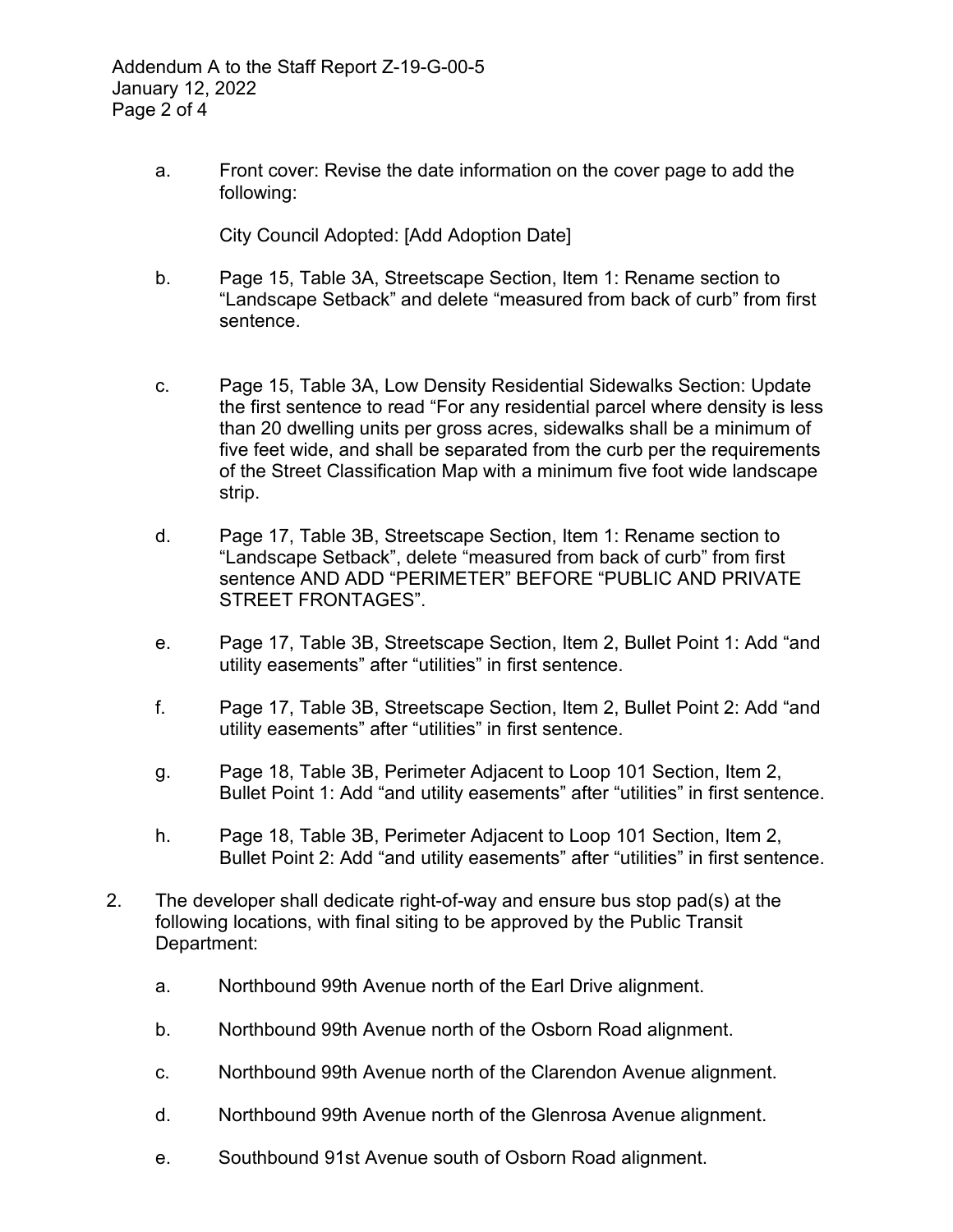- f. Southbound 91st Avenue south of Cheery Lynn Road alignment.
- g. Westbound Thomas Road at approximately 9700 West Thomas Road.
- 3. Bus stop pads shall be constructed according to City of Phoenix Standard Detail P1260 with a minimum depth of 10 feet. Bus stop pad shall be spaced from the intersection according to City of Phoenix Standard Detail P1258. Trees shall be placed to provide 50% shade coverage to bus stop pad at full maturity.
- 4. The developer shall dedicate right-of-way and ensure bus bay with bus stop pad at the following locations, final siting to be approved by the Public Transit Department:
	- a. Northbound 99th Avenue north of Thomas Road.
	- b. Northbound 99th Avenue north of Indian School Road.
- 5. Bus bays shall be constructed according to City of Phoenix Standard Detail P1256; attached bus stop pad shall be constructed according to City of Phoenix Standard Detail P1261 with a minimum depth of 10 feet. Bus bay and attached bus stop pad shall be spaced from the intersections according to City of Phoenix Standard Detail P1258. Trees shall be placed to provide 50% shade coverage to bus stop pad at full maturity.
- 6. Where pedestrian pathways cross drive aisles FOR MULTIFAMILY RESIDENTIAL AND COMMERCIAL DEVELOPMENTS, they shall be constructed of decorative pavers, stamped or colored concrete, or other pavement treatments that visually contrast with the adjacent parking and drive aisle surfaces, as approved by the Planning and Development Department.
- 7. Clearly defined, accessible pedestrian pathways shall be provided to connect building entrances, bus stop, and public sidewalks, using the most direct route for pedestrians, as approved by the Planning and Development Department.
- 8. An updated Master Street Plan showing all public arterial and collector streets shall be submitted to the Street Transportation Department and Planning and Development Department for review and approval, prior to preliminary site plan approval.
- 9. The Developer shall submit an updated Traffic Impact Study to the Street Transportation Department prior to preliminary site plan approval for the first phase of development permitted by Amendment G of the Algodón PUD. No preliminary approval of plans shall be granted until the study is reviewed and approved. The applicant shall be responsible for any dedications and required improvements as recommended by the approved study and as approved by the Planning and Development and Street Transportation Department.